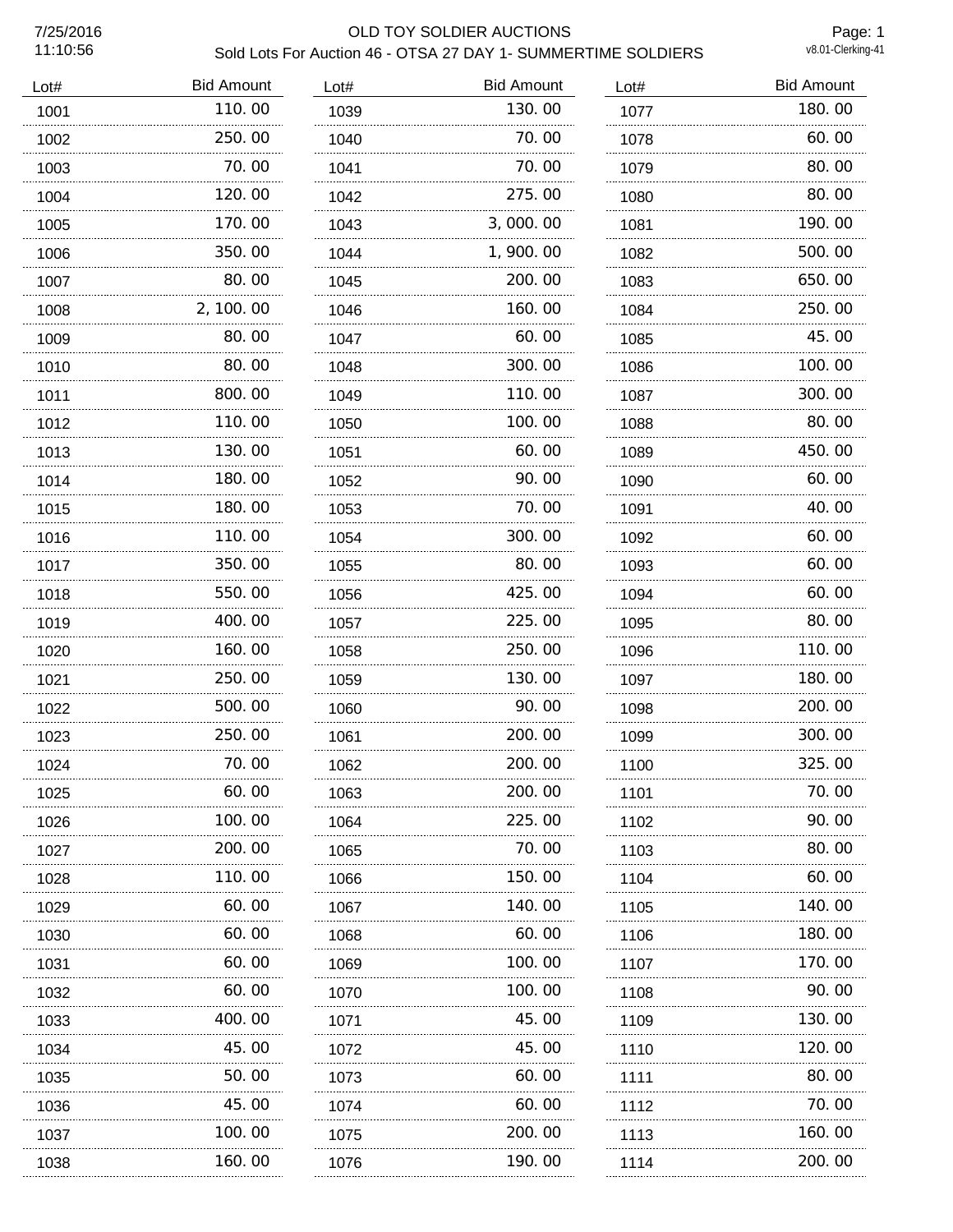# 7/25/2016 OLD TOY SOLDIER AUCTIONS Sold Lots For Auction 46 - OTSA 27 DAY 1- SUMMERTIME SOLDIERS

Page: 2<br>v8.01-Clerking-41

| Lot# | <b>Bid Amount</b> | Lot# | <b>Bid Amount</b> | Lot# | <b>Bid Amount</b> |
|------|-------------------|------|-------------------|------|-------------------|
| 1115 | 140.00            | 1153 | 100.00            | 1191 | 500.00            |
| 1116 | 130.00            | 1154 | 120.00            | 1192 | 250.00            |
| 1117 | 200.00            | 1155 | 30.00             | 1193 | 225.00            |
| 1118 | 170.00            | 1156 | 90.00             | 1194 | 60.00             |
| 1119 | 350.00            | 1157 | 180.00            | 1195 | 200.00            |
| 1120 | 200.00            | 1158 | 45.00             | 1196 | 60.00             |
| 1121 | 140.00            | 1159 | 80.00             | 1197 | 40.00             |
| 1122 | 35.00             | 1160 | 150.00            | 1198 | 50.00             |
| 1123 | 150.00            | 1161 | 200.00            | 1199 | 80.00             |
| 1124 | 45.00             | 1162 | 140.00            | 1200 | 40.00             |
| 1125 | 30.00             | 1163 | 45.00             | 1201 | 80.00             |
| 1126 | 120.00            | 1164 | 120.00            | 1202 | 20.00             |
| 1127 | 70.00             | 1165 | 35.00             | 1203 | 60.00             |
| 1128 | 150.00            | 1166 | 70.00             | 1204 | 60.00             |
| 1129 | 120.00<br>.       | 1167 | 30.00             | 1205 | 50.00             |
| 1130 | 160.00            | 1168 | 140.00            | 1206 | 60.00             |
| 1131 | 70.00             | 1169 | 250.00            | 1207 | 35.00             |
| 1132 | 160.00            | 1170 | 80.00             | 1208 | 70.00             |
| 1133 | 35.00             | 1171 | 150.00            | 1209 | 40.00             |
| 1134 | 200.00            | 1172 | 60.00             | 1210 | 40.00             |
| 1135 | 150.00            | 1173 | 150.00            | 1211 | 45.00             |
| 1136 | 110.00            | 1174 | 150.00            | 1212 | 45.00             |
| 1137 | 110.00            | 1175 | 110.00            | 1213 | 90.00             |
| 1138 | 120.00            | 1176 | 650.00            | 1214 | 60.00             |
| 1139 | 110.00            | 1177 | 450.00            | 1215 | 50.00             |
| 1140 | 110.00            | 1178 | 500.00            | 1216 | 60.00             |
| 1141 | 130.00            | 1179 | 1, 000. 00        | 1217 | 40. OO            |
| 1142 | 100. 00           | 1180 | 250.00            | 1218 | 40.00             |
| 1143 | 275.00            | 1181 | 500.00            | 1219 | 40.00             |
| 1144 | 160.00            | 1182 | 450.00            | 1220 | 40.00             |
| 1145 | 110.00            | 1183 | 450.00            | 1221 | 300.00            |
| 1146 | 100.00            | 1184 | 400.00            | 1222 | 80.00             |
| 1147 | 160.00            | 1185 | 650.00            | 1223 | 130.00            |
| 1148 | 60.00             | 1186 | 500.00            | 1224 | 225.00            |
| 1149 | 190. 00           | 1187 | 350.00            | 1225 | 40.00             |
| 1150 | 45.00             | 1188 | 700.00            | 1226 | 90.00             |
| 1151 | 100. 00           | 1189 | 375.00            | 1227 | 50.00             |
| 1152 | 130. 00           | 1190 | 550.00            | 1228 | 120.00            |
|      |                   |      |                   |      |                   |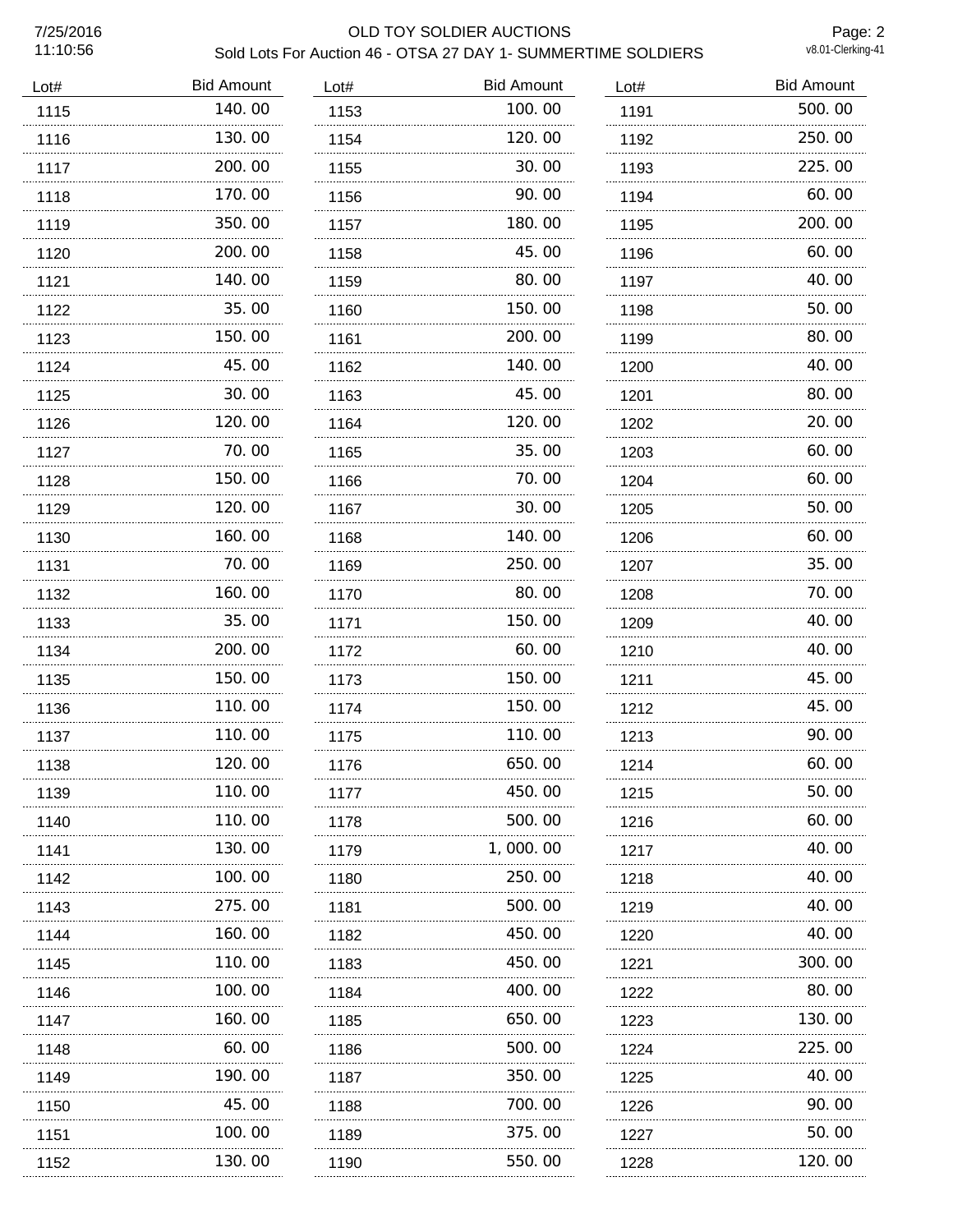# 7/25/2016 OLD TOY SOLDIER AUCTIONS Sold Lots For Auction 46 - OTSA 27 DAY 1- SUMMERTIME SOLDIERS

Page: 3<br>v8.01-Clerking-41

| Lot# | <b>Bid Amount</b> | Lot# | <b>Bid Amount</b> | Lot# | <b>Bid Amount</b> |
|------|-------------------|------|-------------------|------|-------------------|
| 1229 | 35.00             | 1267 | 40.00             | 1305 | 200.00            |
| 1230 | 60.00             | 1268 | 110.00            | 1306 | 350.00            |
| 1231 | 30.00             | 1269 | 35.00             | 1307 | 425.00            |
| 1232 | 35.00             | 1270 | 200.00            | 1308 | 325.00            |
| 1233 | 90.00             | 1271 | 25,00             | 1309 | 325.00            |
| 1234 | 100.00            | 1272 | 170.00            | 1310 | 40.00             |
| 1235 | 20.00             | 1273 | 160.00            | 1311 | 170.00            |
| 1236 | 30.00             | 1274 | 120.00            | 1312 | 2, 100.00         |
| 1237 | 60.00             | 1275 | 40.00             | 1313 | 475.00            |
| 1238 | 200.00            | 1276 | 60.00             | 1314 | 150.00            |
| 1239 | 35.00             | 1277 | 110.00            | 1315 | 6,000.00          |
| 1240 | 200.00            | 1278 | 190.00            | 1316 | 250.00            |
| 1241 | 70.00             | 1279 | 100.00            | 1317 | 70.00             |
| 1242 | 50.00             | 1280 | 60.00             | 1318 | 70.00             |
| 1243 | 325.00            | 1281 | 25.00             | 1319 | 25.00             |
| 1244 | 30.00             | 1282 | 40.00             | 1320 | 25.00             |
| 1245 | 70.00             | 1283 | 150.00            | 1321 | 20.00             |
| 1246 | 50.00             | 1284 | 110.00            | 1322 | 100.00            |
| 1247 | 60.00             | 1285 | 170.00            | 1323 | 250.00            |
| 1248 | 275.00            | 1286 | 70.00             | 1324 | 140.00            |
| 1249 | 35.00             | 1287 | 60.00             | 1325 | 160.00            |
| 1250 | 40.00             | 1288 | 150.00            | 1326 | 160.00            |
| 1251 | 70.00             | 1289 | 190.00            | 1327 | 300.00            |
| 1252 | 70.00             | 1290 | 45.00             | 1328 | 120.00            |
| 1253 | 30.00             | 1291 | 80.00             | 1329 | 375.00            |
| 1254 | 35.00             | 1292 | 225.00            | 1330 | 650.00            |
| 1255 | 50.00             | 1293 | 60.00             | 1331 | 450.00            |
| 1256 | 120.00            | 1294 | 70.00             | 1332 | 400.00            |
| 1257 | 25.00             | 1295 | 190.00            | 1333 | 550.00            |
| 1258 | 325,00            | 1296 | 150,00            | 1334 | 300.00            |
| 1259 | 80.00             | 1297 | 180.00            | 1335 | 300.00            |
| 1260 | 70.00             | 1298 | 50.00             | 1336 | 150.00            |
| 1261 | 90.00             | 1299 | 150.00            | 1337 | 1, 500. 00        |
| 1262 | 70.00             | 1300 | 70.00             | 1338 | 110.00            |
| 1263 | 250.00            | 1301 | 500.00            | 1339 | 2, 200. 00        |
| 1264 | 70.00             | 1302 | 160.00            | 1340 | 1, 100. 00        |
| 1265 | 25.00             | 1303 | 375.00            | 1341 | 20.00             |
| 1266 | <br>25.00         | 1304 | 400.00            | 1342 | 40.00             |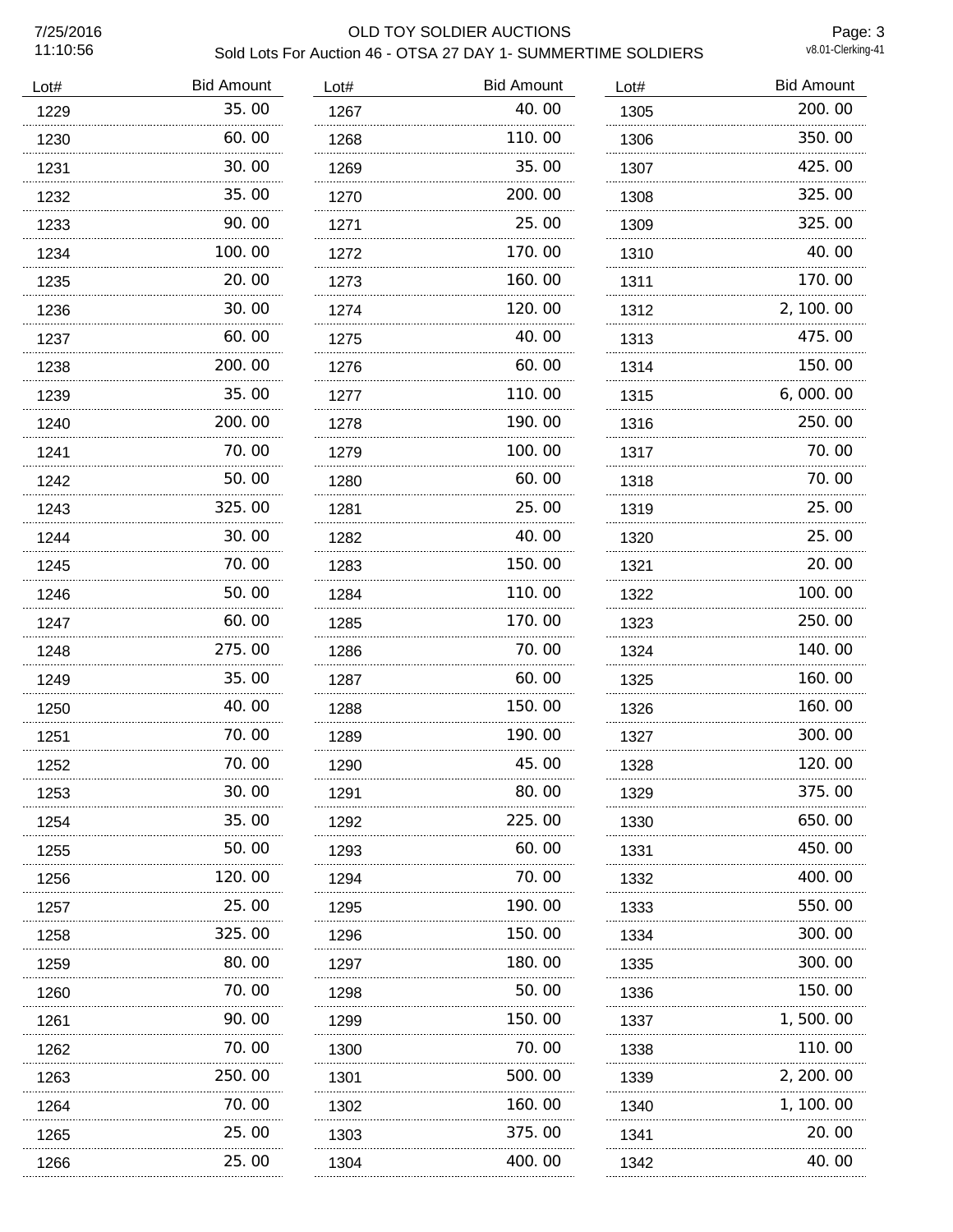# 7/25/2016 OLD TOY SOLDIER AUCTIONS Sold Lots For Auction 46 - OTSA 27 DAY 1- SUMMERTIME SOLDIERS

Page: 4<br>v8.01-Clerking-41

| Lot# | <b>Bid Amount</b> | Lot# | <b>Bid Amount</b> | Lot# | <b>Bid Amount</b> |
|------|-------------------|------|-------------------|------|-------------------|
| 1343 | 140.00            | 1381 | 70.00             | 1419 | 70.00             |
| 1344 | 1,800.00          | 1382 | 100.00            | 1420 | 120.00            |
| 1345 | 300.00            | 1383 | 225,00            | 1421 | 150.00            |
| 1346 | 30.00             | 1384 | 700.00            | 1422 | 80.00             |
| 1347 | 300.00            | 1385 | 160.00            | 1423 | 80.00             |
| 1348 | 110.00            | 1386 | 200.00            | 1424 | 200.00            |
| 1349 | 100.00            | 1387 | 350.00            | 1425 | 25.00             |
| 1350 | 225.00            | 1388 | 170.00            | 1426 | 60.00             |
| 1351 | 250.00            | 1389 | 90.00             | 1427 | 20.00             |
| 1352 | 800.00            | 1390 | 80.00             | 1428 | 25.00             |
| 1353 | 500.00            | 1391 | 80.00             | 1429 | 50.00             |
| 1354 | 275.00            | 1392 | 200.00            | 1430 | 50.00             |
| 1355 | 350.00            | 1393 | 225.00            | 1431 | 50.00             |
| 1356 | 450.00            | 1394 | 60.00             | 1432 | 50.00             |
| 1357 | 400.00<br>.       | 1395 | 225.00            | 1433 | 25.00             |
| 1358 | 60.00             | 1396 | 80.00             | 1434 | 20.00             |
| 1359 | 60.00             | 1397 | 80.00             | 1435 | 20.00<br>.        |
| 1360 | 325.00            | 1398 | 80.00             | 1436 | 70.00             |
| 1361 | 275.00            | 1399 | 170.00            | 1437 | 80.00             |
| 1362 | 60.00             | 1400 | 80.00             | 1438 | 110.00            |
| 1363 | 90.00             | 1401 | 80.00             | 1439 | 35.00             |
| 1364 | 160.00            | 1402 | 80.00             | 1440 | 45.00             |
| 1365 | 80.00             | 1403 | 80.00             | 1441 | 180.00            |
| 1366 | 140.00            | 1404 | 170.00            | 1442 | 275.00            |
| 1367 | 200, 00           | 1405 | 80.00             | 1443 | 650.00            |
| 1368 | 200. 00           | 1406 | 150.00            | 1444 | 70.00             |
| 1369 | 250.00            | 1407 | 250.00            | 1445 | 40.00             |
| 1370 | 250.00            | 1408 | 200.00            | 1446 | 45.00             |
| 1371 | 200.00            | 1409 | 80.00             | 1447 | 45.00             |
| 1372 | 60.00             | 1410 | 70.00             | 1448 | 20.00             |
| 1373 | 70.00             | 1411 | 190.00            | 1449 | 40.00             |
| 1374 | 90.00             | 1412 | 80.00             | 1450 | 40.00             |
| 1375 | 70.00             | 1413 | 60.00             | 1451 | 40.00             |
| 1376 | 170. 00           | 1414 | 60.00             | 1452 | 80.00             |
| 1377 | 70.00             | 1415 | 60.00             | 1453 | 20.00             |
| 1378 | 300.00            | 1416 | 180.00            | 1454 | 40.00             |
| 1379 | 375.00<br>.       | 1417 | 80.00<br>.        | 1455 | 40.00             |
| 1380 | 80.00             | 1418 | 70.00             | 1456 | 250.00            |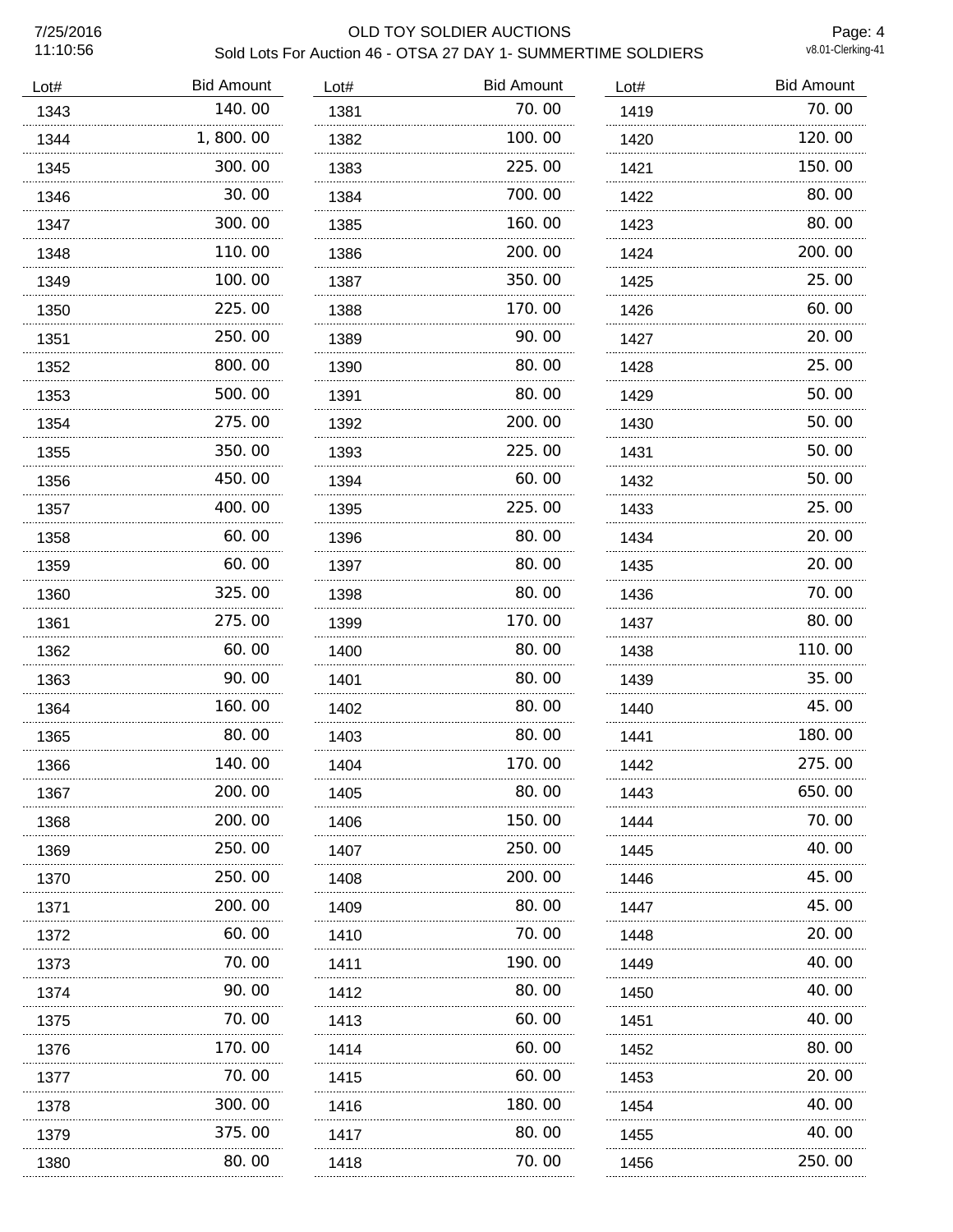# 7/25/2016 OLD TOY SOLDIER AUCTIONS Sold Lots For Auction 46 - OTSA 27 DAY 1- SUMMERTIME SOLDIERS

Page: 5<br>v8.01-Clerking-41

| Lot# | <b>Bid Amount</b> | Lot# | <b>Bid Amount</b> | Lot# | <b>Bid Amount</b> |
|------|-------------------|------|-------------------|------|-------------------|
| 1457 | 300.00            | 1495 | 50.00             | 1533 | 35.00             |
| 1458 | 35.00             | 1496 | 325.00            | 1534 | 225.00            |
| 1459 | 45.00             | 1497 | 50.00             | 1535 | 50.00             |
| 1460 | 30.00             | 1498 | 180.00            | 1536 | 70.00             |
| 1461 | 30.00             | 1499 | 50.00             | 1537 | 30.00             |
| 1462 | 10.00             | 1500 | 180.00            | 1538 | 20.00             |
| 1463 | 70.00             | 1501 | 130.00            | 1539 | 50.00             |
| 1464 | 70.00             | 1502 | 170.00            | 1540 | 150.00            |
| 1465 | 140.00            | 1503 | 50.00             | 1541 | 90.00             |
| 1466 | 170.00            | 1504 | 150.00            | 1542 | 70.00             |
| 1467 | 40.00             | 1505 | 60.00             | 1543 | 80.00             |
| 1468 | 40.00             | 1506 | 160.00            | 1544 | 150.00            |
| 1469 | 50.00             | 1507 | 750.00            | 1545 | 45.00             |
| 1470 | 50.00             | 1508 | 60.00             | 1546 | 40.00             |
| 1471 | 45.00             | 1509 | 35.00             | 1547 | 140.00            |
| 1472 | 80.00             | 1510 | 35.00             | 1548 | 50.00             |
| 1473 | 300.00            | 1511 | 70.00             | 1549 | 35.00             |
| 1474 | 80.00             | 1512 | 45.00             | 1550 | 80.00             |
| 1475 | 70.00             | 1513 | 60.00             | 1551 | 225.00            |
| 1476 | .<br>120.00       | 1514 | 150.00            | 1552 | 100.00            |
| 1477 | 90.00             | 1515 | 180.00            | 1553 | 60.00             |
| 1478 | .<br>90.00        | 1516 | 80.00             | 1554 | 70.00             |
| 1479 | 45.00             | 1517 | 60.00             | 1555 | 60.00             |
| 1480 | 180.00            | 1518 | 120.00            | 1556 | 60.00             |
| 1481 | 70.00             | 1519 | 275.00            | 1557 | 30.00             |
| 1482 | 40.00             | 1520 | 275.00            | 1558 | 80.00             |
| 1483 | 70.00             | 1521 | 250.00            | 1559 | 50.00             |
| 1484 | 50.00             | 1522 | 50. 00            | 1560 | 40.00             |
| 1485 | 45.00             | 1523 | 60. 00            | 1561 | 40.00             |
| 1486 | 120.00            | 1524 | 60.00             | 1562 | 160.00            |
| 1487 | 40.00             | 1525 | 35.00             | 1563 | 150.00            |
| 1488 | 35.00             | 1526 | 30. 00            | 1564 | 300.00            |
| 1489 | 30.00             | 1527 | 140.00            | 1565 | 25.00             |
| 1490 | 30.00             | 1528 | 40.00             | 1566 | 110.00            |
| 1491 | 35.00             | 1529 | 30. 00            | 1567 | 50.00             |
| 1492 | 35.00             | 1530 | 45.00             | 1568 | 35.00             |
| 1493 | 50.00             | 1531 | 20.00             | 1569 | 100.00            |
| 1494 | 70.00             | 1532 | 110.00            | 1570 | 150.00            |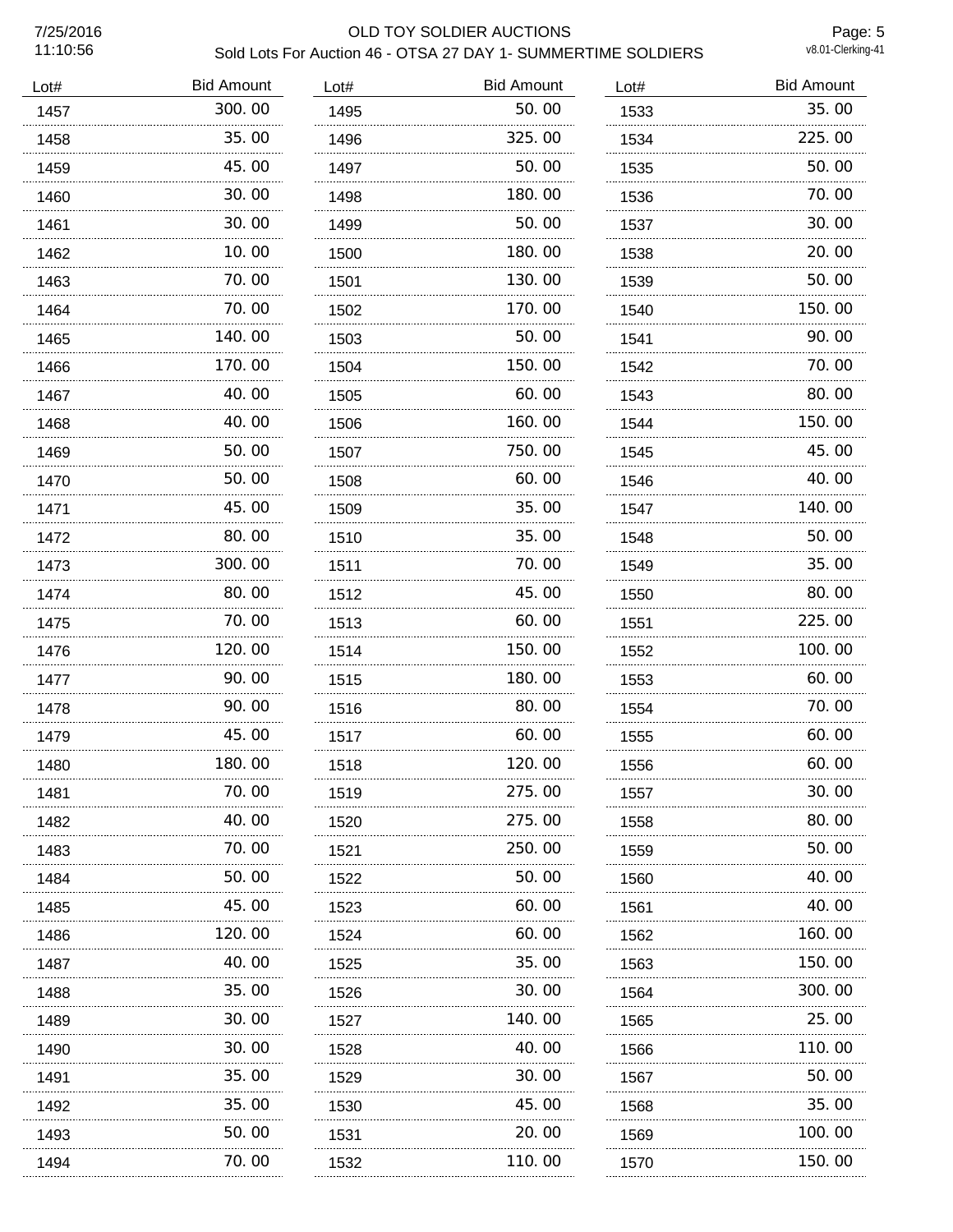| Lot# | <b>Bid Amount</b> |
|------|-------------------|
| 1571 | 190.00            |
| 1572 | 60.00             |
| 1573 | 45.00             |
| 1574 | 50.00             |
| 1575 | 350.00            |
| 1576 | 140.00            |
| 1577 | 35.00             |
| 1578 | 50.00             |
| 1579 | 90.00             |
| 1580 | 30.00             |
| 1581 | 200.00            |
| 1582 | 150.00            |
| 1583 | 160.00            |
| 1584 | 180.00            |
| 1585 | 150.00            |
| 1586 | 70.00             |
| 1587 | 120.00            |
| 1588 | 90.00             |
| 1589 | 170.00            |
| 1590 | 80.00             |
| 1591 | 130.00            |
| 1592 | 180.00            |
| 1593 | 225.00            |
| 1594 | 150.00            |
| 1595 | 180.00            |
| 1596 | 300.00            |
| 1597 | 70. 00            |
| 1598 | 110.00            |
| 1599 | 140.00            |
| 1600 | 250.00            |
| 1601 | 160.00            |
|      |                   |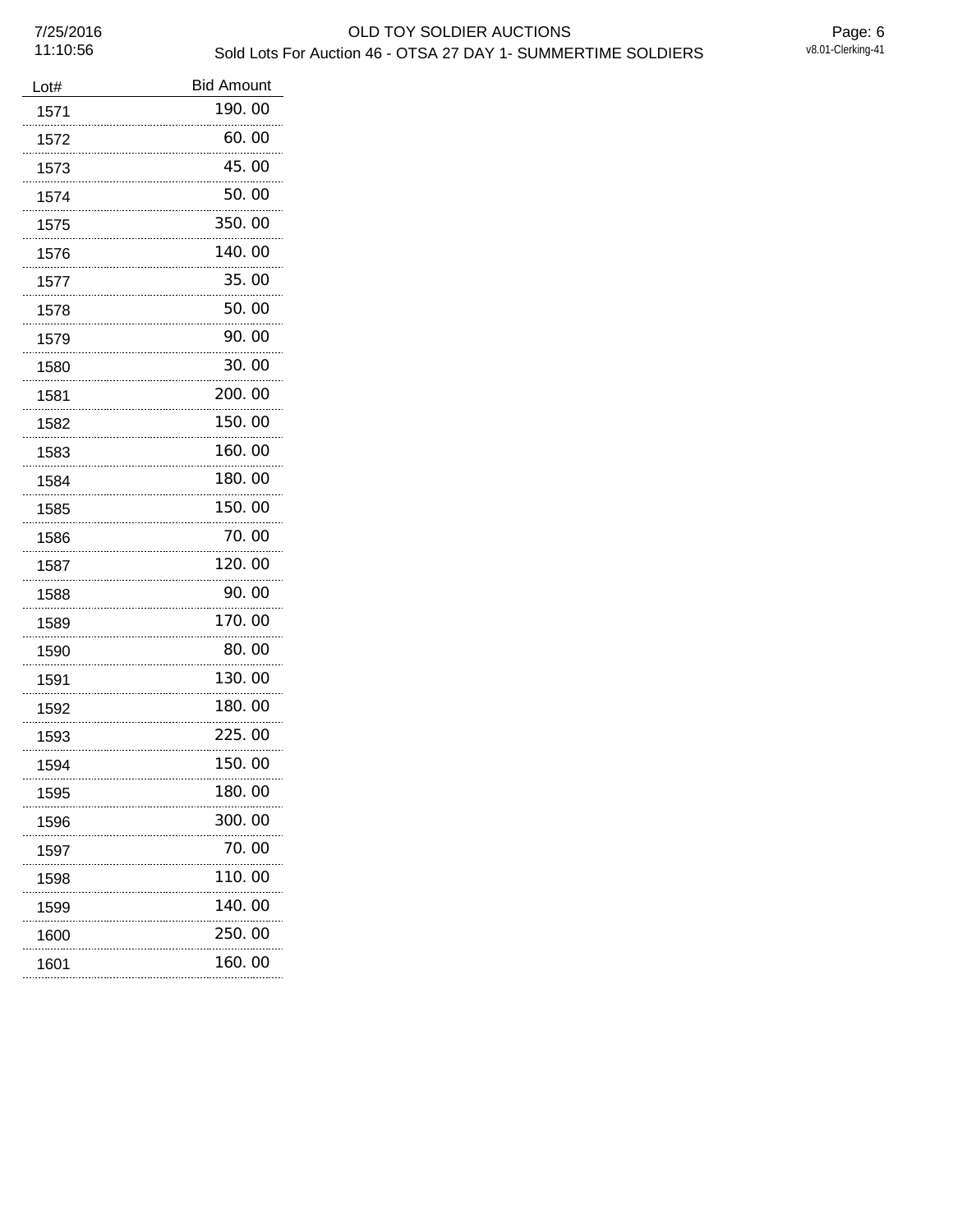11:11:32

# 7/25/2016 OLD TOY SOLDIER AUCTIONS Sold Lots For Auction 42 - OTSA 27 DAY 2- SUMMERTIME SOLDIERS

Page: 1<br>v8.01-Clerking-41

| Lot# | <b>Bid Amount</b> | Lot# | <b>Bid Amount</b> | Lot# | <b>Bid Amount</b> |
|------|-------------------|------|-------------------|------|-------------------|
| 2001 | 20.00             | 2039 | 45.00             | 2077 | 110.00            |
| 2002 | 20.00             | 2040 | 35.00             | 2078 | 160.00            |
| 2003 | 70.00             | 2041 | 80.00             | 2079 | 20.00             |
| 2004 | 100.00            | 2042 | 25.00             | 2080 | 20.00             |
| 2005 | 40.00             | 2043 | 60.00             | 2081 | 35.00             |
| 2006 | 45.00             | 2044 | 80.00             | 2082 | 30.00             |
| 2007 | 40.00             | 2045 | 20.00             | 2083 | 20.00             |
| 2008 | 120.00            | 2046 | 35.00             | 2084 | 30.00             |
| 2009 | 40.00             | 2047 | 120.00            | 2085 | 45.00             |
| 2010 | 45.00             | 2048 | 40.00             | 2086 | 30.00             |
| 2011 | 60.00             | 2049 | 45.00             | 2087 | 70.00             |
| 2012 | 60.00             | 2050 | 60.00             | 2088 | 35.00             |
| 2013 | 40.00             | 2051 | 130.00            | 2089 | 20.00             |
| 2014 | 50.00             | 2052 | 40.00             | 2090 | 25.00             |
| 2015 | 100.00<br>.       | 2053 | 130.00            | 2091 | 30.00             |
| 2016 | 140.00            | 2054 | 20.00             | 2092 | 50.00             |
| 2017 | 350.00            | 2055 | 10.00             | 2093 | 90.00             |
| 2018 | 40.00             | 2056 | 110.00            | 2094 | 15.00             |
| 2019 | 40.00<br>.        | 2057 | 25.00<br>.        | 2095 | 120.00<br>.       |
| 2020 | 70.00             | 2058 | 30.00             | 2096 | 45.00             |
| 2021 | 80.00             | 2059 | 30.00             | 2097 | 30.00             |
| 2022 | 40.00             | 2060 | 20.00             | 2098 | 20.00             |
| 2023 | 40.00             | 2061 | 60.00             | 2099 | 80.00             |
| 2024 | 45.00             | 2062 | 140.00            | 2100 | 15.00             |
| 2025 | 40.00             | 2063 | 35.00             | 2101 | 80.00             |
| 2026 | 225.00            | 2064 | 120.00            | 2102 | 60.00             |
| 2027 | 70.00             | 2065 | 35.00             | 2103 | 20. 00            |
| 2028 | 40. 00            | 2066 | 120. 00           | 2104 | 30.00             |
| 2029 | 45.00             | 2067 | 120.00            | 2105 | 20.00             |
| 2030 | 60.00             | 2068 | 35.00             | 2106 | 25,00             |
| 2031 | 40.00             | 2069 | 25.00             | 2107 | 15.00             |
| 2032 | 40.00             | 2070 | 120. 00           | 2108 | 30.00             |
| 2033 | 50.00             | 2071 | 30.00             | 2109 | 60.00             |
| 2034 | 60.00             | 2072 | 15.00             | 2110 | 110.00            |
| 2035 | 90.00             | 2073 | 25.00             | 2111 | 25.00             |
| 2036 | 60.00             | 2074 | 40.00             | 2112 | 45.00             |
| 2037 | 40.00             | 2075 | 20.00             | 2113 | 50.00             |
| 2038 | 60.00             | 2076 | 15.00             | 2114 | 140. 00           |
|      |                   |      |                   |      |                   |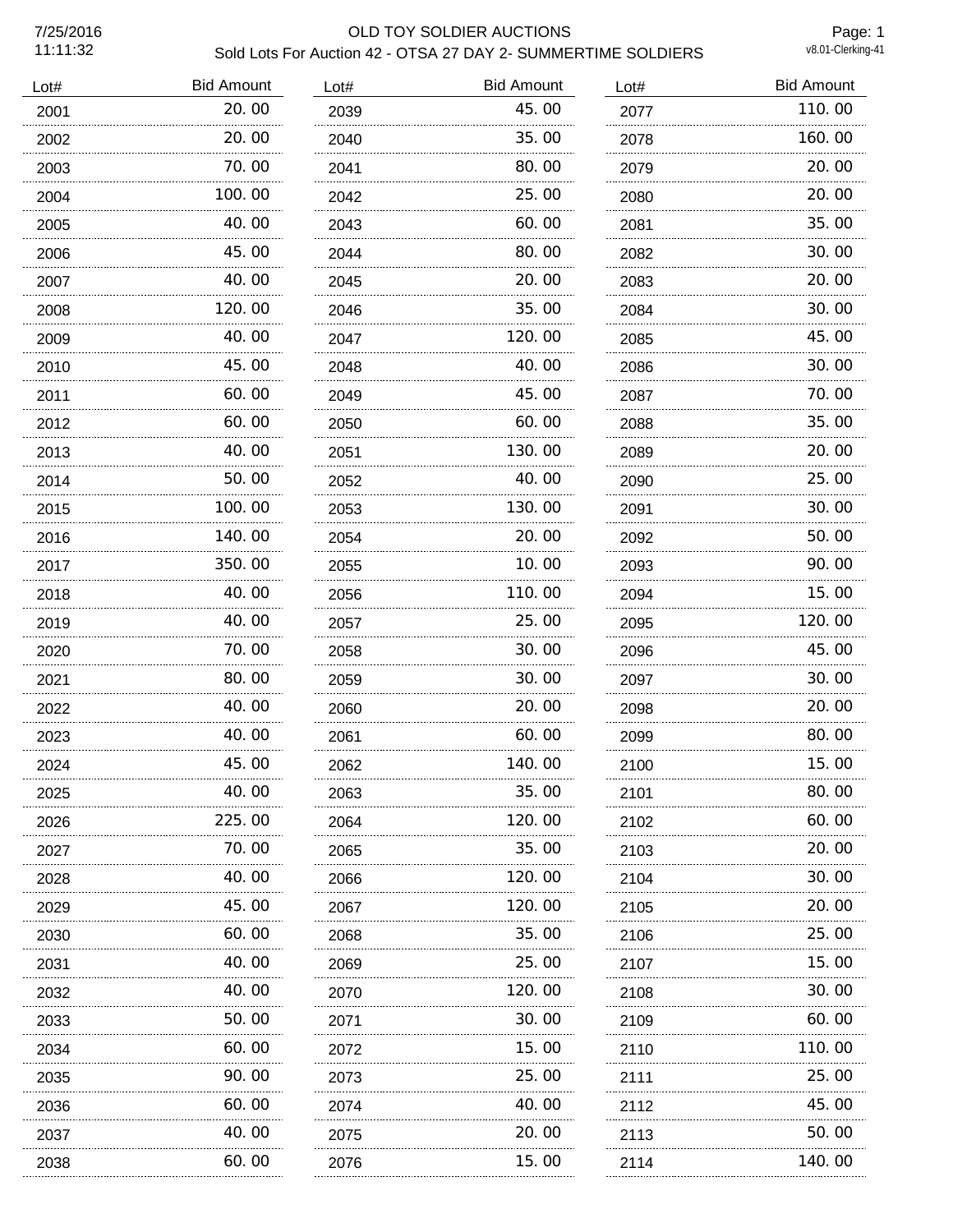11:11:32

# 7/25/2016 OLD TOY SOLDIER AUCTIONS Sold Lots For Auction 42 - OTSA 27 DAY 2- SUMMERTIME SOLDIERS

Page: 2<br>v8.01-Clerking-41

| Lot# | <b>Bid Amount</b> | Lot# | <b>Bid Amount</b> | Lot# | <b>Bid Amount</b> |
|------|-------------------|------|-------------------|------|-------------------|
| 2115 | 250.00            | 2153 | 100.00            | 2191 | 70.00             |
| 2116 | 20.00             | 2154 | 50.00             | 2192 | 60.00             |
| 2117 | 45.00             | 2155 | 35.00             | 2193 | 30.00             |
| 2118 | 120.00            | 2156 | 25.00             | 2194 | 45.00             |
| 2119 | 40.00             | 2157 | 40.00             | 2195 | 120.00            |
| 2120 | 50.00             | 2158 | 45.00             | 2196 | 70.00             |
| 2121 | 25.00             | 2159 | 45.00             | 2197 | 150.00            |
| 2122 | 10.00             | 2160 | 25.00             | 2198 | 25.00             |
| 2123 | 50.00             | 2161 | 30.00             | 2199 | 80.00             |
| 2124 | 25.00             | 2162 | 30.00             | 2200 | 100.00            |
| 2125 | 30.00             | 2163 | 40.00             | 2201 | 70.00             |
| 2126 | 30.00             | 2164 | 200.00            | 2202 | 40.00             |
| 2127 | 350.00<br>.       | 2165 | 70.00<br>         | 2203 | 180.00            |
| 2128 | 35.00             | 2166 | 20.00             | 2204 | 50.00             |
| 2129 | 180.00            | 2167 | 60.00             | 2205 | 25.00             |
| 2130 | 50.00             | 2168 | 30.00             | 2206 | 90.00             |
| 2131 | 40.00             | 2169 | 25.00             | 2207 | 140.00            |
| 2132 | 60.00             | 2170 | 120.00            | 2208 | 30.00             |
| 2133 | 300.00            | 2171 | 25.00             | 2209 | 30.00             |
| 2134 | 20.00             | 2172 | 20.00             | 2210 | 20.00             |
| 2135 | 25.00             | 2173 | 100.00            | 2211 | 25.00             |
| 2136 | 40.00             | 2174 | 30.00             | 2212 | 25.00             |
| 2137 | 180.00            | 2175 | 50.00             | 2213 | 25.00             |
| 2138 | 200.00            | 2176 | 80.00             | 2214 | 120.00            |
| 2139 | 60.00             | 2177 | 30.00             | 2215 | 10.00             |
| 2140 | 40.00             | 2178 | 35.00             | 2216 | 25.00             |
| 2141 | 70.00             | 2179 | 15.00             | 2217 | 30.00             |
| 2142 | 120.00            | 2180 | 120.00            | 2218 | 120, 00           |
| 2143 | 50.00             | 2181 | 25,00             | 2219 | 35.00             |
| 2144 | 25,00             | 2182 | 60.00             | 2220 | 45.00             |
| 2145 | 90.00             | 2183 | 25.00             | 2221 | 25.00             |
| 2146 | 70.00             | 2184 | 40.00             | 2222 | 30.00             |
| 2147 | 225,00            | 2185 | 35.00             | 2223 | 90.00             |
| 2148 | .<br>100. 00      | 2186 | 90.00             | 2224 | 40.00             |
| 2149 | 40.00             | 2187 | 20.00             | 2225 | 250.00            |
| 2150 | .<br>45.00        | 2188 | .<br>25.00        | 2226 | 160.00            |
| 2151 | 25.00             | 2189 | 80.00             | 2227 | 40.00             |
| 2152 | 120.00            | 2190 | 30.00             | 2228 | 100.00            |
|      |                   |      |                   |      |                   |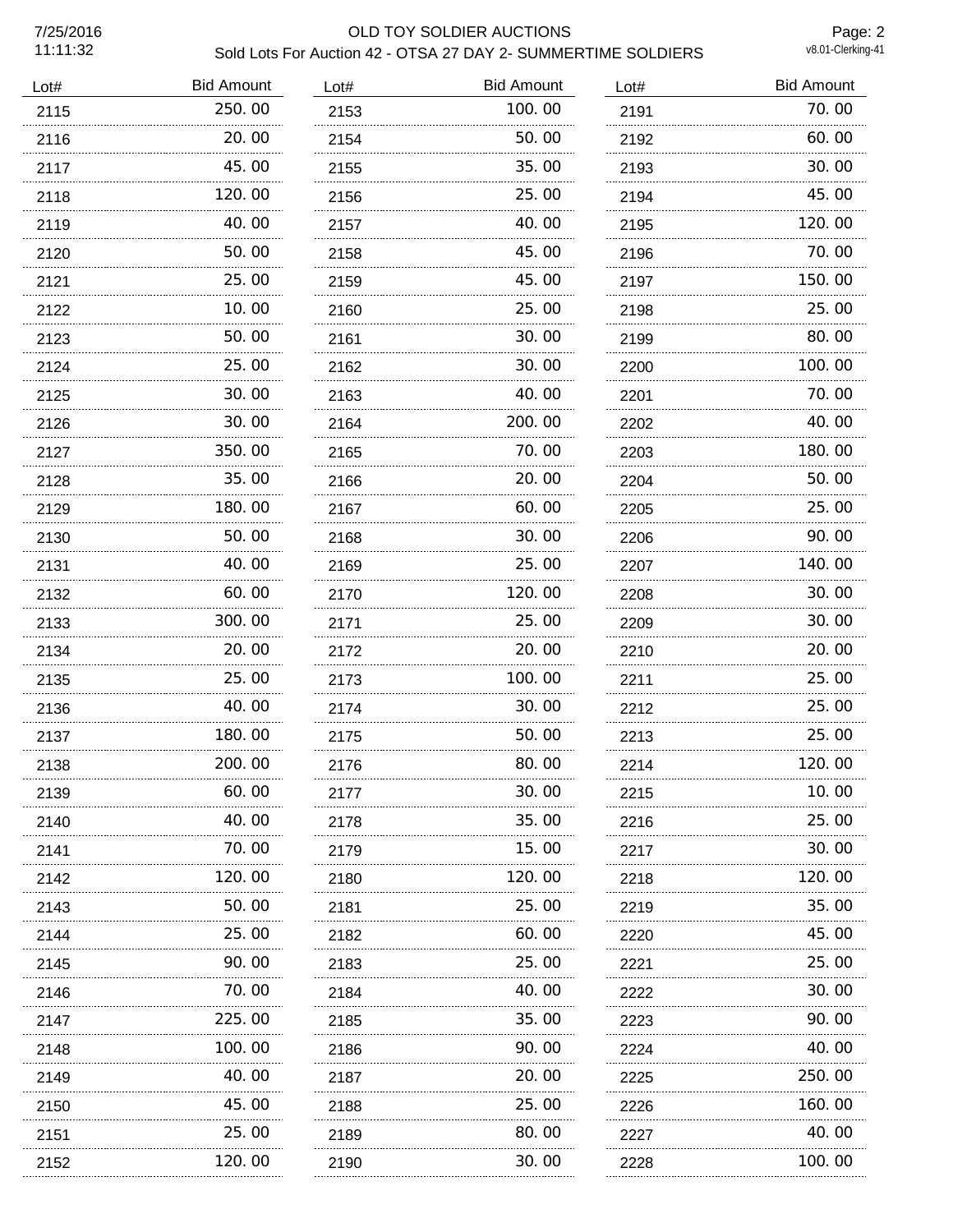11:11:32

# 7/25/2016 OLD TOY SOLDIER AUCTIONS Sold Lots For Auction 42 - OTSA 27 DAY 2- SUMMERTIME SOLDIERS

Page: 3<br>v8.01-Clerking-41

| 60.00<br>300.00<br>60.00<br>2229<br>2267<br>2305<br>45.00<br>25.00<br>30.00<br>2230<br>2268<br>2306<br>60.00<br>20.00<br>225.00<br>2231<br>2269<br>2307<br>150.00<br>300.00<br>150.00<br>2232<br>2270<br>2308<br>110.00<br>60.00<br>50.00<br>2233<br>2271<br>2309<br>70.00<br>90.00<br>30.00<br>2234<br>2272<br>2310<br>25.00<br>70.00<br>10.00<br>2311<br>2235<br>2273<br>20.00<br>80.00<br>60.00<br>2274<br>2312<br>2236<br>30.00<br>30.00<br>50.00<br>2313<br>2237<br>2275<br>70.00<br>25.00<br>20.00<br>2238<br>2276<br>2314<br>40.00<br>120.00<br>60.00<br>2239<br>2277<br>2315<br>30.00<br>35.00<br>70.00<br>2240<br>2278<br>2316<br>45.00<br>40.00<br>50.00<br>2279<br>2317<br>2241<br>50.00<br>90.00<br>25.00<br>2242<br>2280<br>2318<br>80.00<br>120.00<br>25.00<br>2281<br>2319<br>2243<br>.<br>50.00<br>110.00<br>25.00<br>2244<br>2282<br>2320<br>45.00<br>70.00<br>30.00<br>2283<br>2245<br>2321<br>50.00<br>45.00<br>70.00<br>2284<br>2322<br>2246<br>45.00<br>20.00<br>50.00<br>2247<br>2285<br>2323<br>225.00<br>20.00<br>90.00<br>2286<br>2324<br>2248<br>30.00<br>20.00<br>80.00<br>2287<br>2325<br>2249<br>70.00<br>90.00<br>80.00<br>2250<br>2288<br>2326<br>80.00<br>30.00<br>100.00<br>2251<br>2327<br>2289<br>150.00<br>100.00<br>70.00<br>2252<br>2290<br>2328<br>40.00<br>50.00<br>45.00<br>2253<br>2291<br>2329<br>70.00<br>30. 00<br>60.00<br>2254<br>2292<br>2330<br>50.00<br>40.00<br>60.00<br>2293<br>2255<br>2331<br>25.00<br>90.00<br>40.00<br>2256<br>2294<br>2332<br>50.00<br>70.00<br>50.00<br>2295<br>2333<br>2257<br>45.00<br>45.00<br>30.00<br>2258<br>2296<br>2334<br>80.00<br>70.00<br>120.00<br>2297<br>2335<br>2259<br>40.00<br>35.00<br>40.00<br>2260<br>2298<br>2336<br>30.00<br>30.00<br>20.00<br>2299<br>2337<br>2261<br>35.00<br>90.00<br>90.00<br>2262<br>2300<br>2338<br>35.00<br>25.00<br>40.00<br>2263<br>2301<br>2339<br>90.00<br>25.00<br>50.00<br>2264<br>2302<br>2340<br>250.00<br>25.00<br>40.00<br>2265<br>2303<br>2341<br>.<br>.<br>70.00<br>90.00<br>30.00<br>2304<br>2342<br>2266 | Lot# | <b>Bid Amount</b> | Lot# | <b>Bid Amount</b> | Lot# | <b>Bid Amount</b> |
|-----------------------------------------------------------------------------------------------------------------------------------------------------------------------------------------------------------------------------------------------------------------------------------------------------------------------------------------------------------------------------------------------------------------------------------------------------------------------------------------------------------------------------------------------------------------------------------------------------------------------------------------------------------------------------------------------------------------------------------------------------------------------------------------------------------------------------------------------------------------------------------------------------------------------------------------------------------------------------------------------------------------------------------------------------------------------------------------------------------------------------------------------------------------------------------------------------------------------------------------------------------------------------------------------------------------------------------------------------------------------------------------------------------------------------------------------------------------------------------------------------------------------------------------------------------------------------------------------------------------------------------------------------------------------------------------------------------------------------------------------------------------------------------------------------------------------------------------------------------------------------------------------------------------------------------------------------------------------------------------------------------------------------------------------|------|-------------------|------|-------------------|------|-------------------|
|                                                                                                                                                                                                                                                                                                                                                                                                                                                                                                                                                                                                                                                                                                                                                                                                                                                                                                                                                                                                                                                                                                                                                                                                                                                                                                                                                                                                                                                                                                                                                                                                                                                                                                                                                                                                                                                                                                                                                                                                                                               |      |                   |      |                   |      |                   |
|                                                                                                                                                                                                                                                                                                                                                                                                                                                                                                                                                                                                                                                                                                                                                                                                                                                                                                                                                                                                                                                                                                                                                                                                                                                                                                                                                                                                                                                                                                                                                                                                                                                                                                                                                                                                                                                                                                                                                                                                                                               |      |                   |      |                   |      |                   |
|                                                                                                                                                                                                                                                                                                                                                                                                                                                                                                                                                                                                                                                                                                                                                                                                                                                                                                                                                                                                                                                                                                                                                                                                                                                                                                                                                                                                                                                                                                                                                                                                                                                                                                                                                                                                                                                                                                                                                                                                                                               |      |                   |      |                   |      |                   |
|                                                                                                                                                                                                                                                                                                                                                                                                                                                                                                                                                                                                                                                                                                                                                                                                                                                                                                                                                                                                                                                                                                                                                                                                                                                                                                                                                                                                                                                                                                                                                                                                                                                                                                                                                                                                                                                                                                                                                                                                                                               |      |                   |      |                   |      |                   |
|                                                                                                                                                                                                                                                                                                                                                                                                                                                                                                                                                                                                                                                                                                                                                                                                                                                                                                                                                                                                                                                                                                                                                                                                                                                                                                                                                                                                                                                                                                                                                                                                                                                                                                                                                                                                                                                                                                                                                                                                                                               |      |                   |      |                   |      |                   |
|                                                                                                                                                                                                                                                                                                                                                                                                                                                                                                                                                                                                                                                                                                                                                                                                                                                                                                                                                                                                                                                                                                                                                                                                                                                                                                                                                                                                                                                                                                                                                                                                                                                                                                                                                                                                                                                                                                                                                                                                                                               |      |                   |      |                   |      |                   |
|                                                                                                                                                                                                                                                                                                                                                                                                                                                                                                                                                                                                                                                                                                                                                                                                                                                                                                                                                                                                                                                                                                                                                                                                                                                                                                                                                                                                                                                                                                                                                                                                                                                                                                                                                                                                                                                                                                                                                                                                                                               |      |                   |      |                   |      |                   |
|                                                                                                                                                                                                                                                                                                                                                                                                                                                                                                                                                                                                                                                                                                                                                                                                                                                                                                                                                                                                                                                                                                                                                                                                                                                                                                                                                                                                                                                                                                                                                                                                                                                                                                                                                                                                                                                                                                                                                                                                                                               |      |                   |      |                   |      |                   |
|                                                                                                                                                                                                                                                                                                                                                                                                                                                                                                                                                                                                                                                                                                                                                                                                                                                                                                                                                                                                                                                                                                                                                                                                                                                                                                                                                                                                                                                                                                                                                                                                                                                                                                                                                                                                                                                                                                                                                                                                                                               |      |                   |      |                   |      |                   |
|                                                                                                                                                                                                                                                                                                                                                                                                                                                                                                                                                                                                                                                                                                                                                                                                                                                                                                                                                                                                                                                                                                                                                                                                                                                                                                                                                                                                                                                                                                                                                                                                                                                                                                                                                                                                                                                                                                                                                                                                                                               |      |                   |      |                   |      |                   |
|                                                                                                                                                                                                                                                                                                                                                                                                                                                                                                                                                                                                                                                                                                                                                                                                                                                                                                                                                                                                                                                                                                                                                                                                                                                                                                                                                                                                                                                                                                                                                                                                                                                                                                                                                                                                                                                                                                                                                                                                                                               |      |                   |      |                   |      |                   |
|                                                                                                                                                                                                                                                                                                                                                                                                                                                                                                                                                                                                                                                                                                                                                                                                                                                                                                                                                                                                                                                                                                                                                                                                                                                                                                                                                                                                                                                                                                                                                                                                                                                                                                                                                                                                                                                                                                                                                                                                                                               |      |                   |      |                   |      |                   |
|                                                                                                                                                                                                                                                                                                                                                                                                                                                                                                                                                                                                                                                                                                                                                                                                                                                                                                                                                                                                                                                                                                                                                                                                                                                                                                                                                                                                                                                                                                                                                                                                                                                                                                                                                                                                                                                                                                                                                                                                                                               |      |                   |      |                   |      |                   |
|                                                                                                                                                                                                                                                                                                                                                                                                                                                                                                                                                                                                                                                                                                                                                                                                                                                                                                                                                                                                                                                                                                                                                                                                                                                                                                                                                                                                                                                                                                                                                                                                                                                                                                                                                                                                                                                                                                                                                                                                                                               |      |                   |      |                   |      |                   |
|                                                                                                                                                                                                                                                                                                                                                                                                                                                                                                                                                                                                                                                                                                                                                                                                                                                                                                                                                                                                                                                                                                                                                                                                                                                                                                                                                                                                                                                                                                                                                                                                                                                                                                                                                                                                                                                                                                                                                                                                                                               |      |                   |      |                   |      |                   |
|                                                                                                                                                                                                                                                                                                                                                                                                                                                                                                                                                                                                                                                                                                                                                                                                                                                                                                                                                                                                                                                                                                                                                                                                                                                                                                                                                                                                                                                                                                                                                                                                                                                                                                                                                                                                                                                                                                                                                                                                                                               |      |                   |      |                   |      |                   |
|                                                                                                                                                                                                                                                                                                                                                                                                                                                                                                                                                                                                                                                                                                                                                                                                                                                                                                                                                                                                                                                                                                                                                                                                                                                                                                                                                                                                                                                                                                                                                                                                                                                                                                                                                                                                                                                                                                                                                                                                                                               |      |                   |      |                   |      |                   |
|                                                                                                                                                                                                                                                                                                                                                                                                                                                                                                                                                                                                                                                                                                                                                                                                                                                                                                                                                                                                                                                                                                                                                                                                                                                                                                                                                                                                                                                                                                                                                                                                                                                                                                                                                                                                                                                                                                                                                                                                                                               |      |                   |      |                   |      |                   |
|                                                                                                                                                                                                                                                                                                                                                                                                                                                                                                                                                                                                                                                                                                                                                                                                                                                                                                                                                                                                                                                                                                                                                                                                                                                                                                                                                                                                                                                                                                                                                                                                                                                                                                                                                                                                                                                                                                                                                                                                                                               |      |                   |      |                   |      |                   |
|                                                                                                                                                                                                                                                                                                                                                                                                                                                                                                                                                                                                                                                                                                                                                                                                                                                                                                                                                                                                                                                                                                                                                                                                                                                                                                                                                                                                                                                                                                                                                                                                                                                                                                                                                                                                                                                                                                                                                                                                                                               |      |                   |      |                   |      |                   |
|                                                                                                                                                                                                                                                                                                                                                                                                                                                                                                                                                                                                                                                                                                                                                                                                                                                                                                                                                                                                                                                                                                                                                                                                                                                                                                                                                                                                                                                                                                                                                                                                                                                                                                                                                                                                                                                                                                                                                                                                                                               |      |                   |      |                   |      |                   |
|                                                                                                                                                                                                                                                                                                                                                                                                                                                                                                                                                                                                                                                                                                                                                                                                                                                                                                                                                                                                                                                                                                                                                                                                                                                                                                                                                                                                                                                                                                                                                                                                                                                                                                                                                                                                                                                                                                                                                                                                                                               |      |                   |      |                   |      |                   |
|                                                                                                                                                                                                                                                                                                                                                                                                                                                                                                                                                                                                                                                                                                                                                                                                                                                                                                                                                                                                                                                                                                                                                                                                                                                                                                                                                                                                                                                                                                                                                                                                                                                                                                                                                                                                                                                                                                                                                                                                                                               |      |                   |      |                   |      |                   |
|                                                                                                                                                                                                                                                                                                                                                                                                                                                                                                                                                                                                                                                                                                                                                                                                                                                                                                                                                                                                                                                                                                                                                                                                                                                                                                                                                                                                                                                                                                                                                                                                                                                                                                                                                                                                                                                                                                                                                                                                                                               |      |                   |      |                   |      |                   |
|                                                                                                                                                                                                                                                                                                                                                                                                                                                                                                                                                                                                                                                                                                                                                                                                                                                                                                                                                                                                                                                                                                                                                                                                                                                                                                                                                                                                                                                                                                                                                                                                                                                                                                                                                                                                                                                                                                                                                                                                                                               |      |                   |      |                   |      |                   |
|                                                                                                                                                                                                                                                                                                                                                                                                                                                                                                                                                                                                                                                                                                                                                                                                                                                                                                                                                                                                                                                                                                                                                                                                                                                                                                                                                                                                                                                                                                                                                                                                                                                                                                                                                                                                                                                                                                                                                                                                                                               |      |                   |      |                   |      |                   |
|                                                                                                                                                                                                                                                                                                                                                                                                                                                                                                                                                                                                                                                                                                                                                                                                                                                                                                                                                                                                                                                                                                                                                                                                                                                                                                                                                                                                                                                                                                                                                                                                                                                                                                                                                                                                                                                                                                                                                                                                                                               |      |                   |      |                   |      |                   |
|                                                                                                                                                                                                                                                                                                                                                                                                                                                                                                                                                                                                                                                                                                                                                                                                                                                                                                                                                                                                                                                                                                                                                                                                                                                                                                                                                                                                                                                                                                                                                                                                                                                                                                                                                                                                                                                                                                                                                                                                                                               |      |                   |      |                   |      |                   |
|                                                                                                                                                                                                                                                                                                                                                                                                                                                                                                                                                                                                                                                                                                                                                                                                                                                                                                                                                                                                                                                                                                                                                                                                                                                                                                                                                                                                                                                                                                                                                                                                                                                                                                                                                                                                                                                                                                                                                                                                                                               |      |                   |      |                   |      |                   |
|                                                                                                                                                                                                                                                                                                                                                                                                                                                                                                                                                                                                                                                                                                                                                                                                                                                                                                                                                                                                                                                                                                                                                                                                                                                                                                                                                                                                                                                                                                                                                                                                                                                                                                                                                                                                                                                                                                                                                                                                                                               |      |                   |      |                   |      |                   |
|                                                                                                                                                                                                                                                                                                                                                                                                                                                                                                                                                                                                                                                                                                                                                                                                                                                                                                                                                                                                                                                                                                                                                                                                                                                                                                                                                                                                                                                                                                                                                                                                                                                                                                                                                                                                                                                                                                                                                                                                                                               |      |                   |      |                   |      |                   |
|                                                                                                                                                                                                                                                                                                                                                                                                                                                                                                                                                                                                                                                                                                                                                                                                                                                                                                                                                                                                                                                                                                                                                                                                                                                                                                                                                                                                                                                                                                                                                                                                                                                                                                                                                                                                                                                                                                                                                                                                                                               |      |                   |      |                   |      |                   |
|                                                                                                                                                                                                                                                                                                                                                                                                                                                                                                                                                                                                                                                                                                                                                                                                                                                                                                                                                                                                                                                                                                                                                                                                                                                                                                                                                                                                                                                                                                                                                                                                                                                                                                                                                                                                                                                                                                                                                                                                                                               |      |                   |      |                   |      |                   |
|                                                                                                                                                                                                                                                                                                                                                                                                                                                                                                                                                                                                                                                                                                                                                                                                                                                                                                                                                                                                                                                                                                                                                                                                                                                                                                                                                                                                                                                                                                                                                                                                                                                                                                                                                                                                                                                                                                                                                                                                                                               |      |                   |      |                   |      |                   |
|                                                                                                                                                                                                                                                                                                                                                                                                                                                                                                                                                                                                                                                                                                                                                                                                                                                                                                                                                                                                                                                                                                                                                                                                                                                                                                                                                                                                                                                                                                                                                                                                                                                                                                                                                                                                                                                                                                                                                                                                                                               |      |                   |      |                   |      |                   |
|                                                                                                                                                                                                                                                                                                                                                                                                                                                                                                                                                                                                                                                                                                                                                                                                                                                                                                                                                                                                                                                                                                                                                                                                                                                                                                                                                                                                                                                                                                                                                                                                                                                                                                                                                                                                                                                                                                                                                                                                                                               |      |                   |      |                   |      |                   |
|                                                                                                                                                                                                                                                                                                                                                                                                                                                                                                                                                                                                                                                                                                                                                                                                                                                                                                                                                                                                                                                                                                                                                                                                                                                                                                                                                                                                                                                                                                                                                                                                                                                                                                                                                                                                                                                                                                                                                                                                                                               |      |                   |      |                   |      |                   |
|                                                                                                                                                                                                                                                                                                                                                                                                                                                                                                                                                                                                                                                                                                                                                                                                                                                                                                                                                                                                                                                                                                                                                                                                                                                                                                                                                                                                                                                                                                                                                                                                                                                                                                                                                                                                                                                                                                                                                                                                                                               |      |                   |      |                   |      |                   |